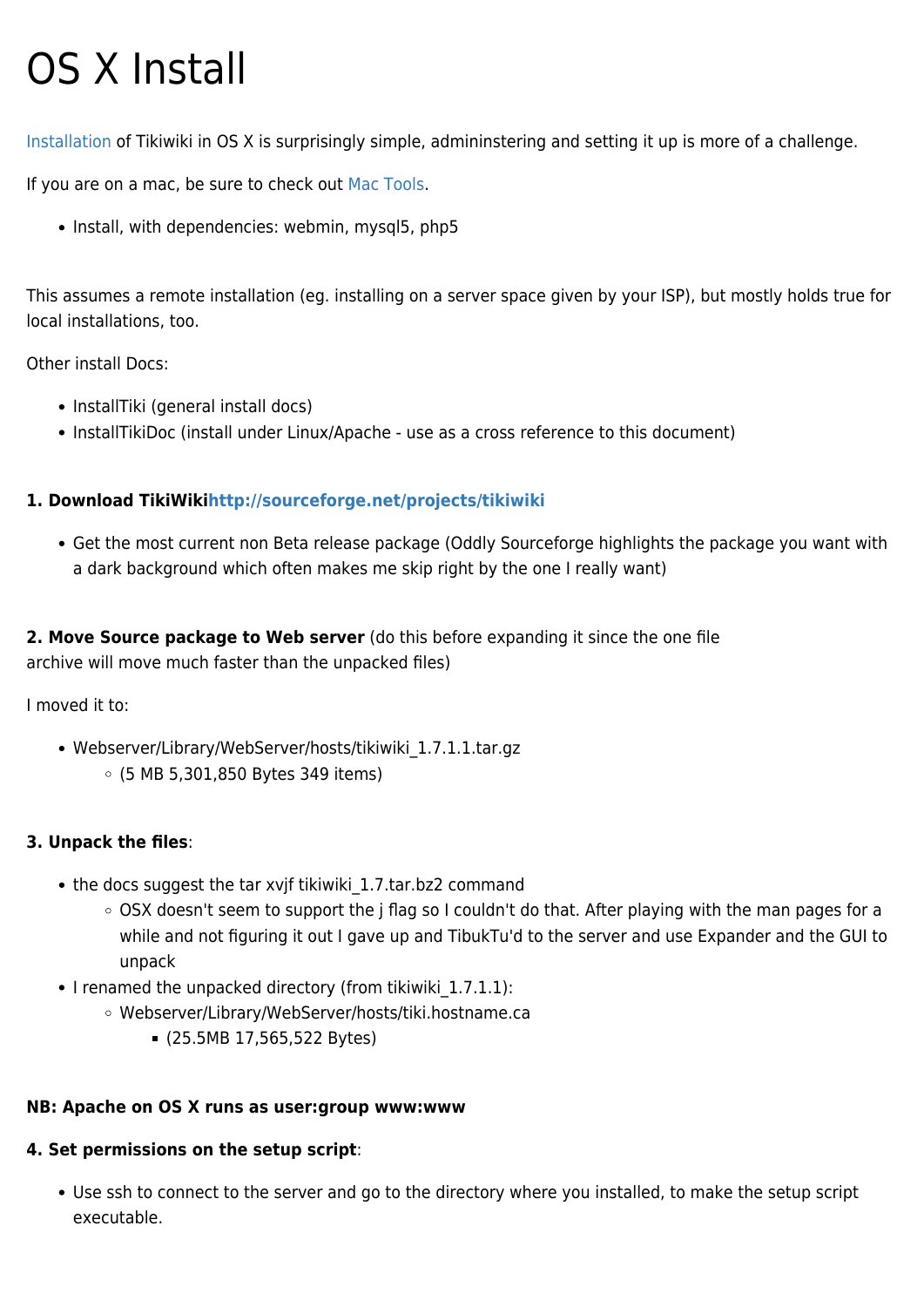```
chmod 755 setup.sh
```
 $\pmb{\times}$ 

 $\pmb{\times}$ 

### **5. Run the setup script:**

The setup script will set up a few directories for your site. It must be run as root, it's first two arguments are the user and group you want the directories it sets up to belong to (the ones Apache can write to/belongs to)

```
sudo sh setup.sh fix
-n User [nobody]:
www
-n Group [nobody]:
www
```
For advanced use you can use the setup script to set up multiple tiki sites using the same code - this is good since you would only have to upgrade one install on the serve to upgrade multiple sites, and it will save 25MB of duplicated files for multiple sites. It doesn't look terrifyingly difficult.

- InstallMultipleTikis Purports to have more info on this, but:
- You actually want to go to this page: InstallVirtualHosting

**6. Change the ownership of tiki-install.php** so it can automatically be renamed after it has been used (so it can't be re-run accidentally)

```
\pmb{\times}
```
sudo chown www:www tiki-install.php

NB: If you don't do this, **remember to delete/rename it afterwards.**

### **7. Set up DNS**

Use webmin to make new A-records for the domain you want to be your new tiki site.

Set up Apache Virtual Hosts I added this to the proper http.conf file: <VirtualHost 207.179.130.65:80> ServerName tiki.hostname.ca ServerAlias blog.hostname.ca DirectoryIndex index.php CustomLog '|"/usr/sbin/rotatelogs" "/Library/WebServer/logs/tiki.hostname.ca/access\_log" 604800' "%h %l %u %t \"%r\" %s %b \"%{Referer}i\" \"%{User-agent}i\"" ErrorLog "/dev/null"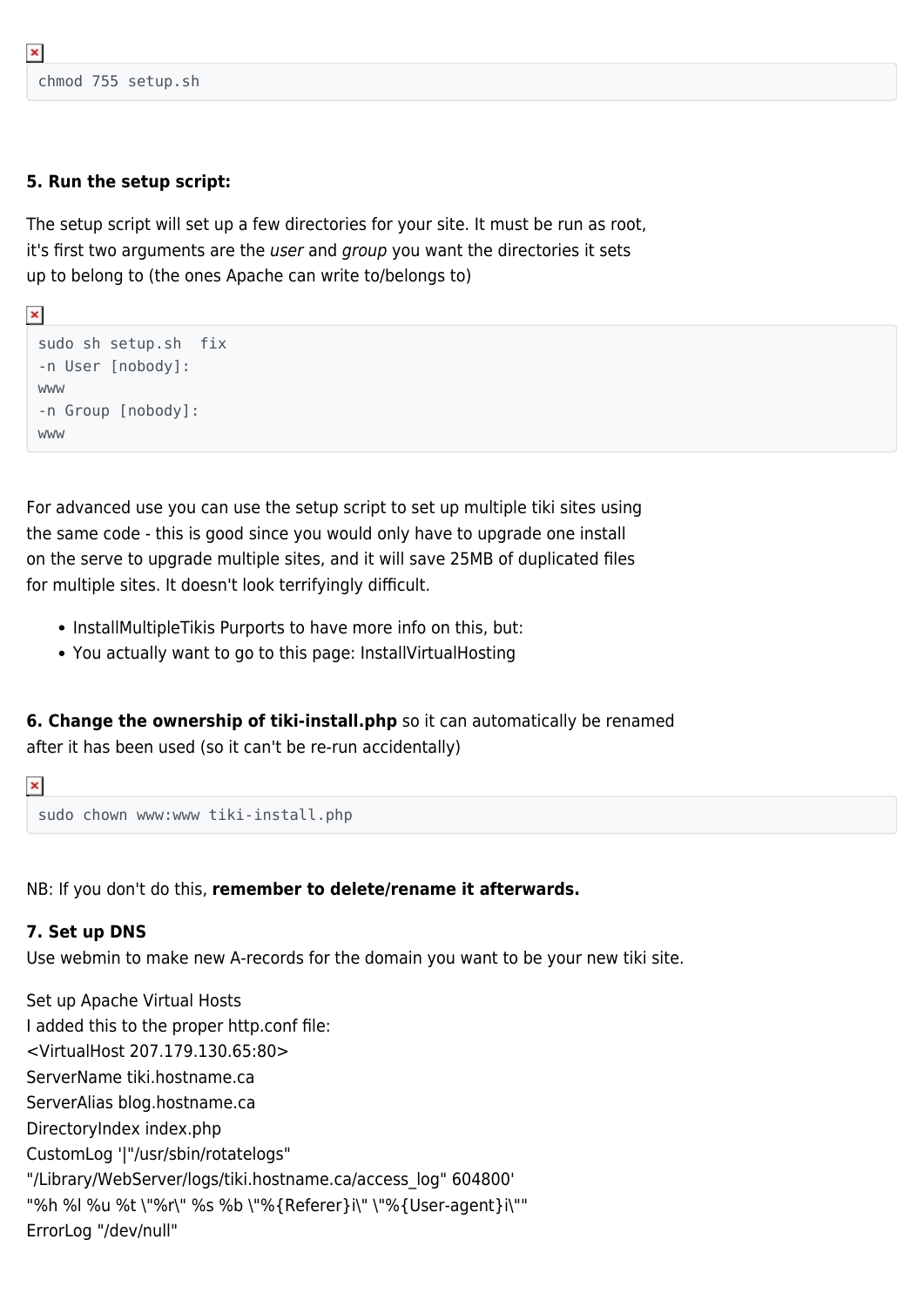DocumentRoot "/Library/WebServer/hosts/tiki.hostname.ca" </VirtualHost>

To be Investigated for the Virtual host setup:

Is there any protection I should put on the file with the database information on it (security) if there is any php optimization i should put in, and what the error page setup should be. I also may be able to bail on the Apache log if Tiki keeps its own log.

Good suggestion, but I want to note that this step (#7) is not necessary. For example, my wiki lives at http://host.ca/tiki It is merely prettier/sometimes more convenient to turn that directory into http://tiki.host.ca. Again, good suggestion, but only if it fits your needs. Otherwise it is only extra configuration that causes you to make possibly unnecessary changes to DNS and apache. (Yes, OF COURSE feel free to remove/remodel this entry if it offends. Thanks!) -MattMccabe 08/08/2005

### **8. Create MySQL Database**

i used phpMySQL to set up a database **tiki** and a user **tiki** I set up the user **tiki** to have every privilege on the tiki database, only allow localhost connections, and no privilege on other databases. Given my basic understanding of MySQL security this should be pretty secure. You might want to use a GUI program for this, like phpmyadmin, Navicat, CocoaMySQL...

#### **9. Restart Apache** (needs admin password)

```
\pmb{\times}sudo /usr/sbin/apachectl graceful
```
### **10. Log in and Confugure your Tiki**

In my case:<http://tiki.hostname.ca/tiki-install.php>

You will need your database information:

- host: localhost
- user: tiki
- pass: whatever you chose
- database: tiki

Submit and you move to:

Same page, but this time it will offer to create or update your database - choose create.

Moves to same page - gives result of database creation (if you check in phpmyadmin you will see it created 161 tables)